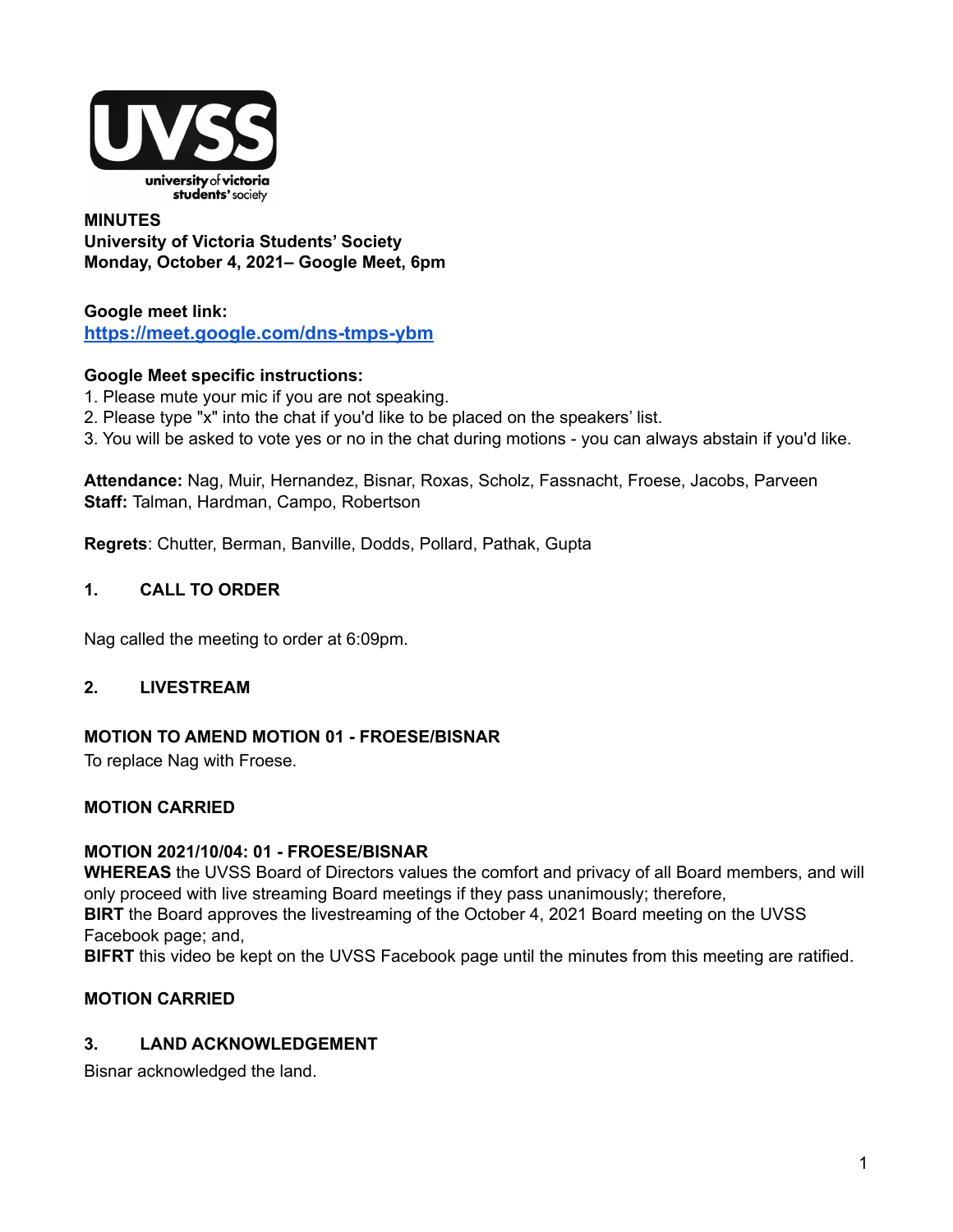#### **4. ADOPTION OF AGENDA**

- **a. Adoption of Agenda**
	- i. **2021/10/04**

## **MOTION TO ADOPT - FASSNACHT/BISNAR MOTION TO AMEND - ROXAS** To add Froese, Dodds, Pollard and Fassnacht directors' reports **MOTION CARRIED**

**MOTION TO AMEND - HERNANDEZ/** To add list of clubs and course unions to motions 03, 04, 05 **MOTION CARRIED**

- **b. Adoption of Minutes**
	- I. **2021/09/27**

# **MOTION TO ADOPT - HERNANDEZ/JACOBS MOTION TO AMEND - ROXAS/JACOBS**

Amend Roxas's directors' report to remove 8.5 hours from last week's minutes in Q's board report and the words "food safe course"

# **MOTION CARRIED**

**MOTION CARRIED**

## **5. PRESENTATIONS & ANNOUNCEMENTS**

- **a. PRESENTATIONS**
- **b. ANNOUNCEMENTS**

#### **6. REPORTS**

#### **a. EXCLUDED MANAGERS**

#### **b. PORTFOLIOS**

- 1. Campaigns and Community Relations
- 2. Finance and Operations
- 3. Outreach and University Relations
- 4. Student Affairs
- 5. Events
- 6. International Student Relations

#### **COMMITTEES AND COUNCILS**

- 1. Electoral
- 2. Executive Committee
- 3. Food Bank & Free Store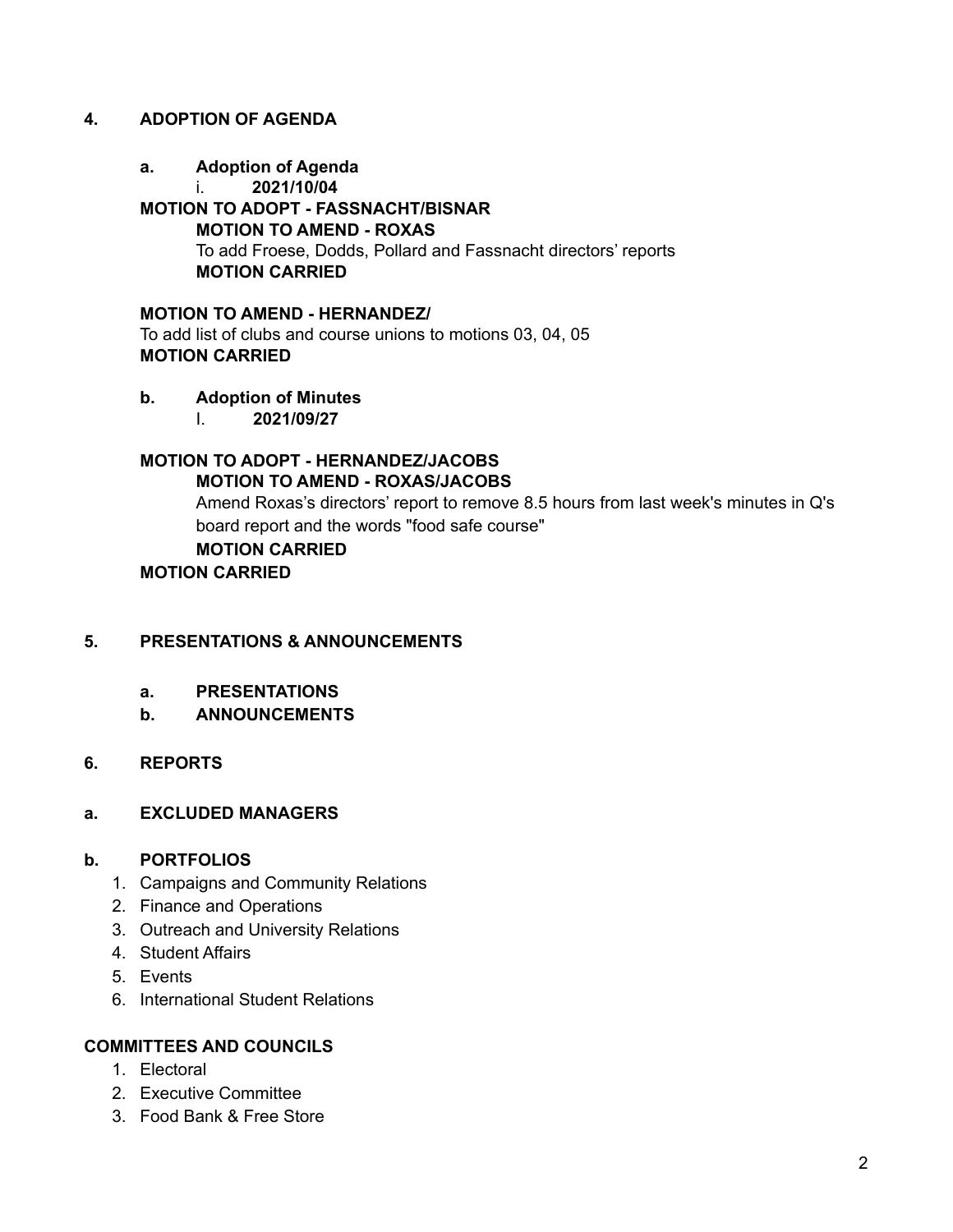4. Peer Support Centre

# **CONSTITUENCY ORGANIZATIONS & NSU**

- 1. GEM
- 2. NSU
- 3. Pride
- 4. SOCC
- 5. SSD

# **7. QUESTION PERIOD (15 mins)**

# **8. EMAIL MOTIONS**

# **MOTION 2021/09/27 - POLLARD/BERMAN**

**BIRT** the Board approves the following statement regarding the National Day for Truth and Reconciliation in Canada.

[https://docs.google.com/document/d/1zdOpE4E5w3rQvVZcNpYs7WRzDd-t058rca7p8V9O754/edit?us](https://docs.google.com/document/d/1zdOpE4E5w3rQvVZcNpYs7WRzDd-t058rca7p8V9O754/edit?usp=sharing) [p=sharing](https://docs.google.com/document/d/1zdOpE4E5w3rQvVZcNpYs7WRzDd-t058rca7p8V9O754/edit?usp=sharing)

# **MOTION CARRIED**

# **9. MAIN MOTIONS**

## **MOTION TO REPLACE CHAIR - ROXAS/PARVEEN** Replace Nag as chair with Roxas.

**MOTION CARRIED**

# **MOTION 2021/10/04: 02 - NAG/BISNAR**

**WHEREAS** financial planning is essential for functioning affairs of the UVSS; and, **WHEREAS** we now have a fiscal roadmap for the rest of the financial year; therefore, **BIRT** the Board of Director accepts the UVSS Budget [2021-2022.](https://docs.google.com/spreadsheets/d/1fGueJSoo_BhX2x75Afi6OMgW29IfX4Xf/edit?usp=sharing&ouid=112680123658445188644&rtpof=true&sd=true) **MOTION CARRIED**

# **MOTION TO REPLACE CHAIR - PARVEEN/MUIR**

To Replace Roxas as chair with Nag. **MOTION CARRIED**

**MOTION TO OMNIBUS MOTIONS 03,04,05 - HERNANDEZ/BISNAR MOTIONS CARRIED**

# **MOTION 2021/10/04: 03 - HERNANDEZ/**

**BIRT** the following list of course unions are allocated Publication funding: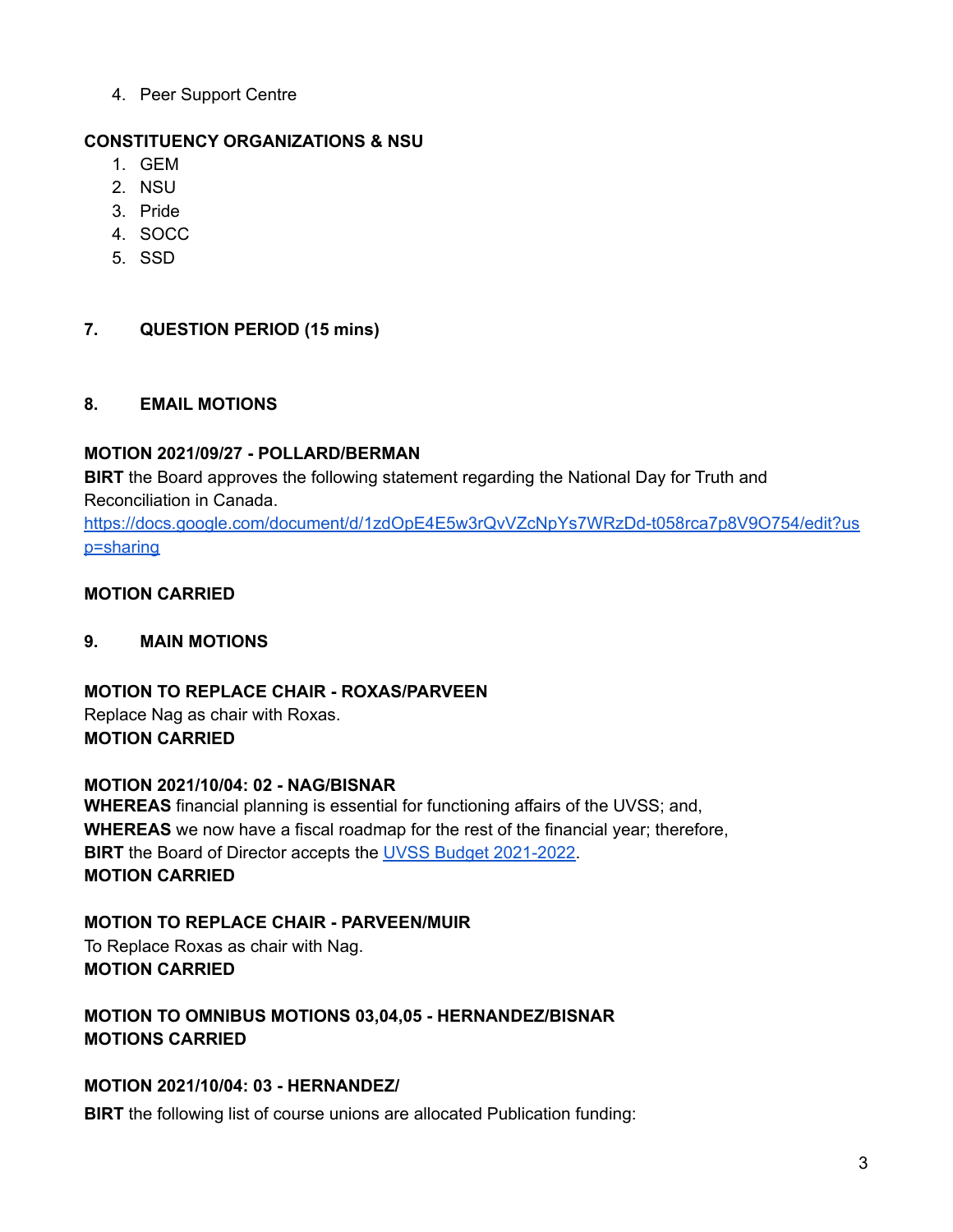- English Students' Association \$600.00
- PHSP Student Association \$170.00
- History Undergraduate Body \$600.00
- Undergraduates of Political Science \$499.00
- UVIC Writing Undergraduate Course Union (UWUCU) \$400.00

#### **MOTION 2021/10/04: 04 - HERNANDEZ/**

**BIRT** the following list of clubs and course unions are allocated Travel Pool funding"

- UVic Mountain Biking Club \$500.00
- PHSP Student Association \$715.00
- UVic Ecological Restoration Club \$491.80
- Uvic Formula Hybrid \$300.00
- UVic Concrete Canoe \$500

#### **MOTION 2021/10/04: 05 - HERNANDEZ/**

**BIRT** the following list of clubs and course unions are allocated Academic funding:

- Computer Music Course Union \$1,650.00
- English Students' Association \$1,840.00
- Computer Music Course Union \$500

#### **OMNIBUSSED MOTIONS 03,04,05 - HERNANDEZ/BISNAR MOTIONS CARRIED**

# **RECOMMENDED BY POLICY DEVELOPMENT:**

#### **MOTION 2021/10/04: 06 - HERNANDEZ/SCHOLZ**

**BIRT the following Special Resolution** be added to the October 28, 2021 UVSS Annual General Meeting agenda:

## **MOTION 2021/10/28: 00 - DODDS/**

## **MOTION TO AMEND BYLAW 4 - GENERAL MEETINGS AND REFERENDA**

**WHEREAS** UVSS Bylaws state that, "Referenda then general meetings respectively, shall be considered the highest authorities within the Students' Society"; and,

**WHEREAS** referenda provide UVSS members an opportunity to vote on UVSS business that concerns the student body at large, such as altering student fees; and,

**WHEREAS** quorum for general meetings is much lower, at 0.6% of membership; and,

**WHEREAS** altering student fees to meet the needs of UVSS groups such as the Anti-Violence Project, Advocacy Groups, the International Student Relations portfolio, and to fund affordability and sustainability initiatives such as increasing funding for OERs (Open Education Resources) cannot be done without a referendum; and,

**WHEREAS** UVSS referendum questions are predominantly voted in favour by students, yet they often fail to meet quorum and therefore are not binding; and,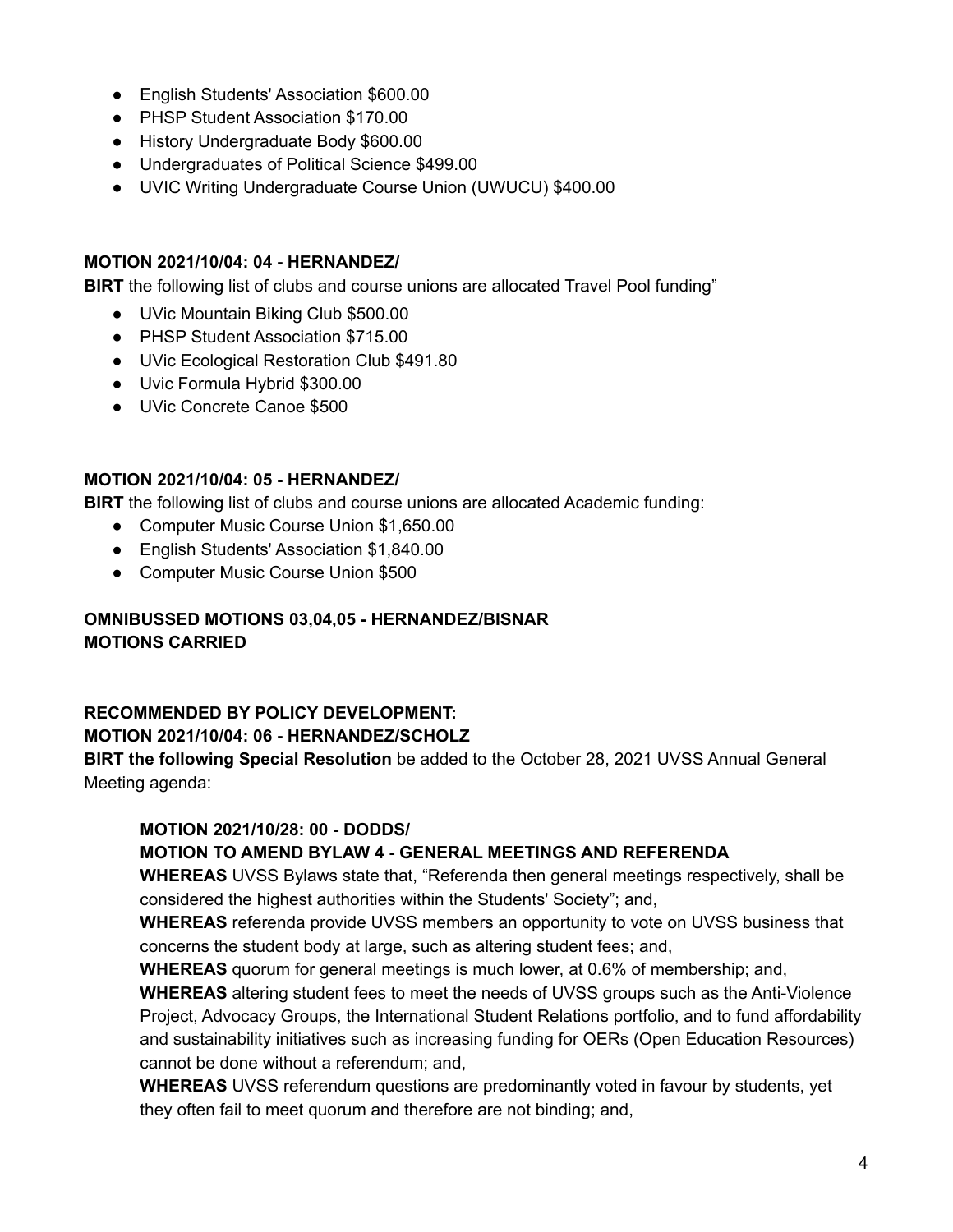**WHEREAS** the referenda quorum for many other universities and colleges in British Columbia, such as Simon Fraser University, Vancouver Island University, and Camosun College are 5%; therefore,

**BIRT** Bylaw 4.7 and 4.8 are amended as follows:

## 4.7 Referenda

- a. In addition to Annual, Semi-Annual, and Special General Meetings, the members may vote on resolutions concerning the business of the Students' Society by means of a referendum.
- b. Referenda may be called at any time between the months of September to April inclusive by:
	- i. a two-thirds [⅔] majority vote of a quorate meeting of the Board of Directors where at least two-thirds [⅔] of directors are present, and where notice has been given on the board meeting agenda; or
	- ii. a requisite of ten percent [10%] of the membership; or
	- iii. as otherwise required by the Societies Act of British Columbia.
- c. Quorum for a referendum shall be **five percent [5%]**fifteen percent [15%] of the voting membership.
- d. Initiation of a fee referenda for a Subsidiary Organization will be as outlined in the individual Subsidiary Organization constitution.
- e. For any alteration of a Subsidiary Organization fee quorum shall be ten percent [10%] of the membership of the Subsidiary Organization, with a majority of those voting approving the change.

## 4.8 Quorum for General Meetings-and Referenda

- a. Quorum for General meetings shall be six tenths of one percent [0.6 %] of the membership subject to the Societies Act.
- b. In the event that attendance at an Annual General Meeting is more than twenty [20] but less than six tenths of one percent, the meeting will continue for the purposes of fulfilling the Societies Act of British Columbia, but shall be limited to the following items of business:
	- i. report of the activities of the Board of Directors
	- ii. members' questions on the activities of the Board of Directors
	- iii. adoption of the budget and the approval of the audited financial statements
	- iv. adoption of the previous general meeting's minutes

# **MOTION CARRIED**

## **MOTION TO MOVE IN CAMERA - BISNAR/MUIR**

The meeting moved in camera at 6:42pm. **MOTION CARRIED**

## **10. IN-CAMERA**

**a. Legal**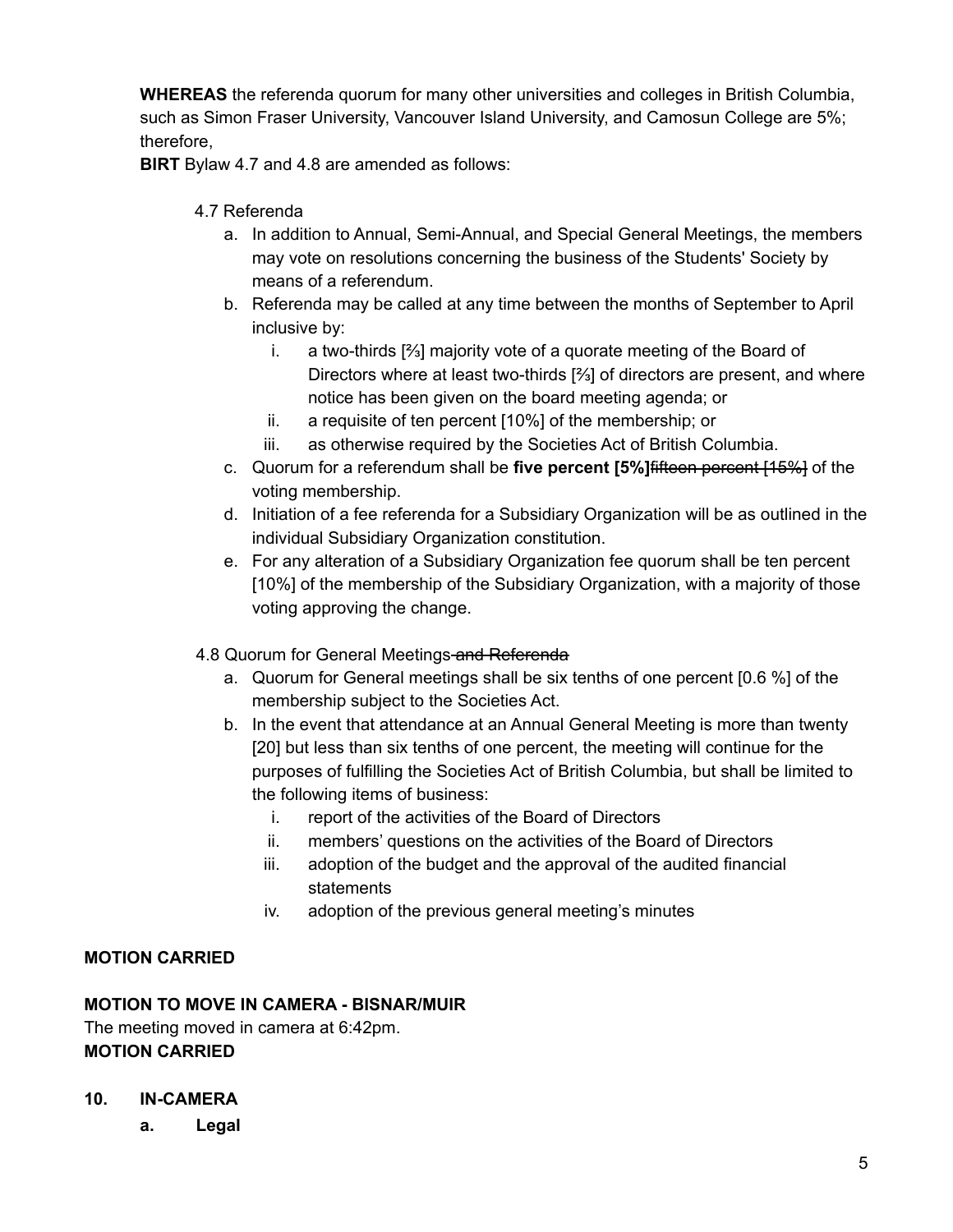## **b. Personnel Committee Report**

## **MOTION TO MOVE OUT OF CAMERA - BISNAR/MUIR**

The meeting moved out of camera at 6:45pm **MOTION CARRIED**

#### **11. MEETING TIMES**

**The next meeting scheduled by the Board of Directors is: Monday, October 18th, 2021** on Zoom (online).

#### **12. ADJOURNMENT**

#### **13. BOARD DIRECTORS' REPORTS**

#### **Dipayan Nag (34 hours)**

- Internal Meeting
	- Meeting with ZAP Copy.
	- Portfolio Meeting
- Board and Committee Meetings
	- Board Meetings
	- Finance and Operations Committee
- ASM Hiring Committee
	- Job Description editing
	- Job posting
- Portfolio Work
	- Finance Audit
	- Global Budget
	- Business Plans
	- SUB Marketing Ideas
- Other Administrative and Miscellaneous tasks
	- Replying to emails.
	- Cheque Approving
	- Agendas and Minutes for Meetings

## **Q Roxas (18.5 hours)**

- **● Admin (3.0)**
	- catching up on emails after days off
- **● Meetings and Committees (4.5)**
	- Meeting with OSL & Leads
	- Meeting with Roger and Dale re Fel's events
	- Member Outreach
	- Meeting with NSU and SOCC
	- Meeting with Mariel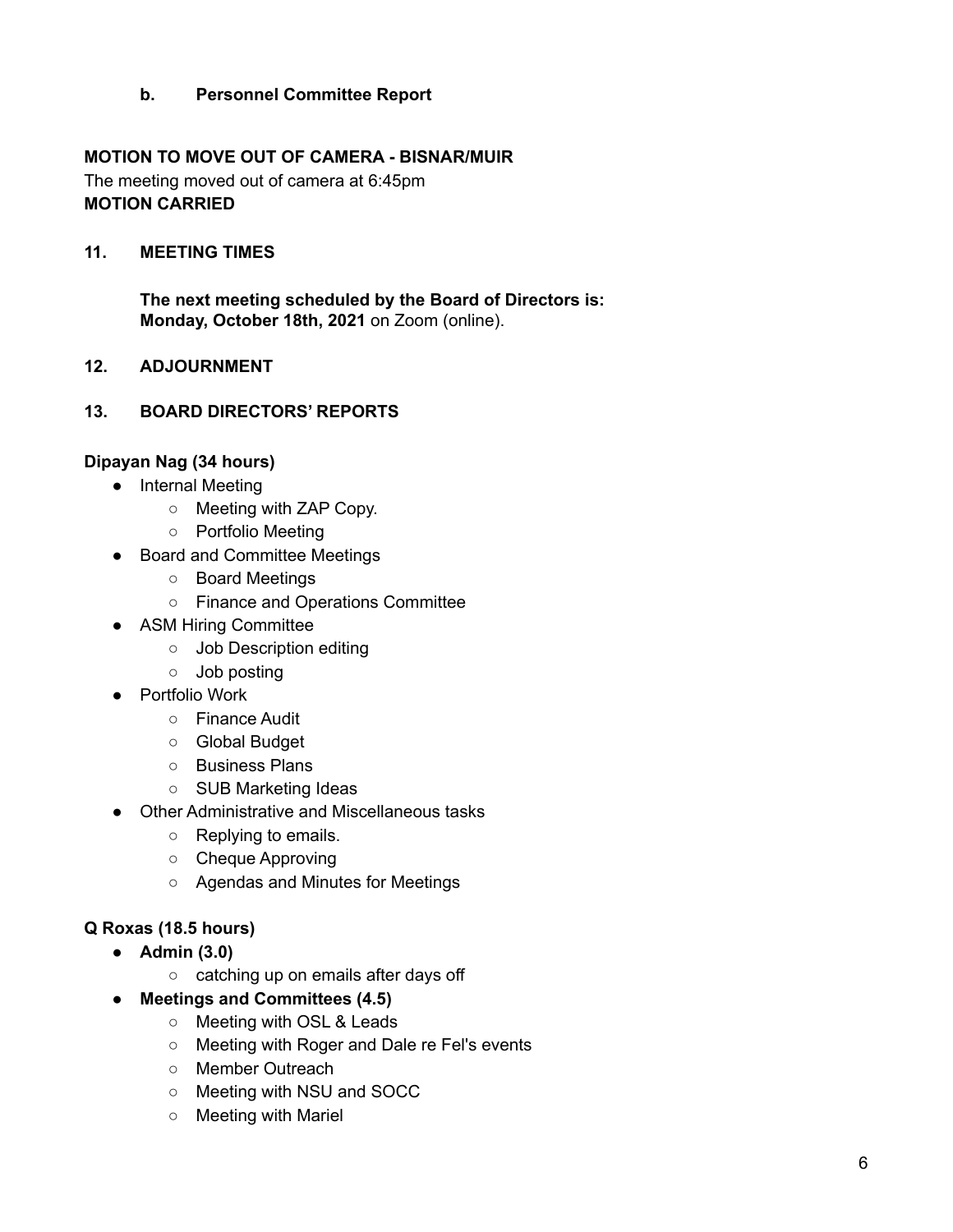- Meeting with CCG
- Meeting with Pride

## **● Events Portfolio (4.0)**

- Shuttle bus
- Scheduling shuttle bus for students before reading break
- Hot Lunch
- Meetings re hot lunch, rescheduling Oct and Nov schedule
- Planning logistics for Oct events
- Creating November tentative schedule
- Book Club
- Planning Book Club outreach plan

# **Mariel Hernández (42.5 Hours)**

*Meetings and Committees*

- Attended Member Outreach, Events, and Fin Ops committees. Leads and Executive meetings.
- Hosted Sep 27 ARC
- Attended UVic Meetings: OSL on Sep 29

*Hiring (14 hours)*

● Vice-President Academic and Provost Appointment Committee October 2 and 3

*Clubs and Course Unions*

● Process Cheque Requisitions. Finalize funding with accounting, update website. Answer space booking questions, funding applications, and insurance. Prep for Oct 4 Council Meeting.

# **Marran Dodds - 22.75 hours**

- *Committees/Meetings*
	- Outreach portfolio
	- Executive committee
	- Leads meeting
	- Finance and operations committee
	- Policy development committee
	- Board meeting
	- Member outreach and engagement committee
- *Ongoing Projects/Collaborations*
	- Housing advocacy
		- Met with UVic Executives to brainstorm advocacy strategies
	- AGM
		- Planning meetings
		- Outreach planning
		- Emails
		- General Organizing  $\rightarrow$  Finding chair, territory acknowledgement, prizes, setting sequence of events
		- Creating agenda and developing policy
	- EQHR
		- 5 days of action sub committee
	- Outreach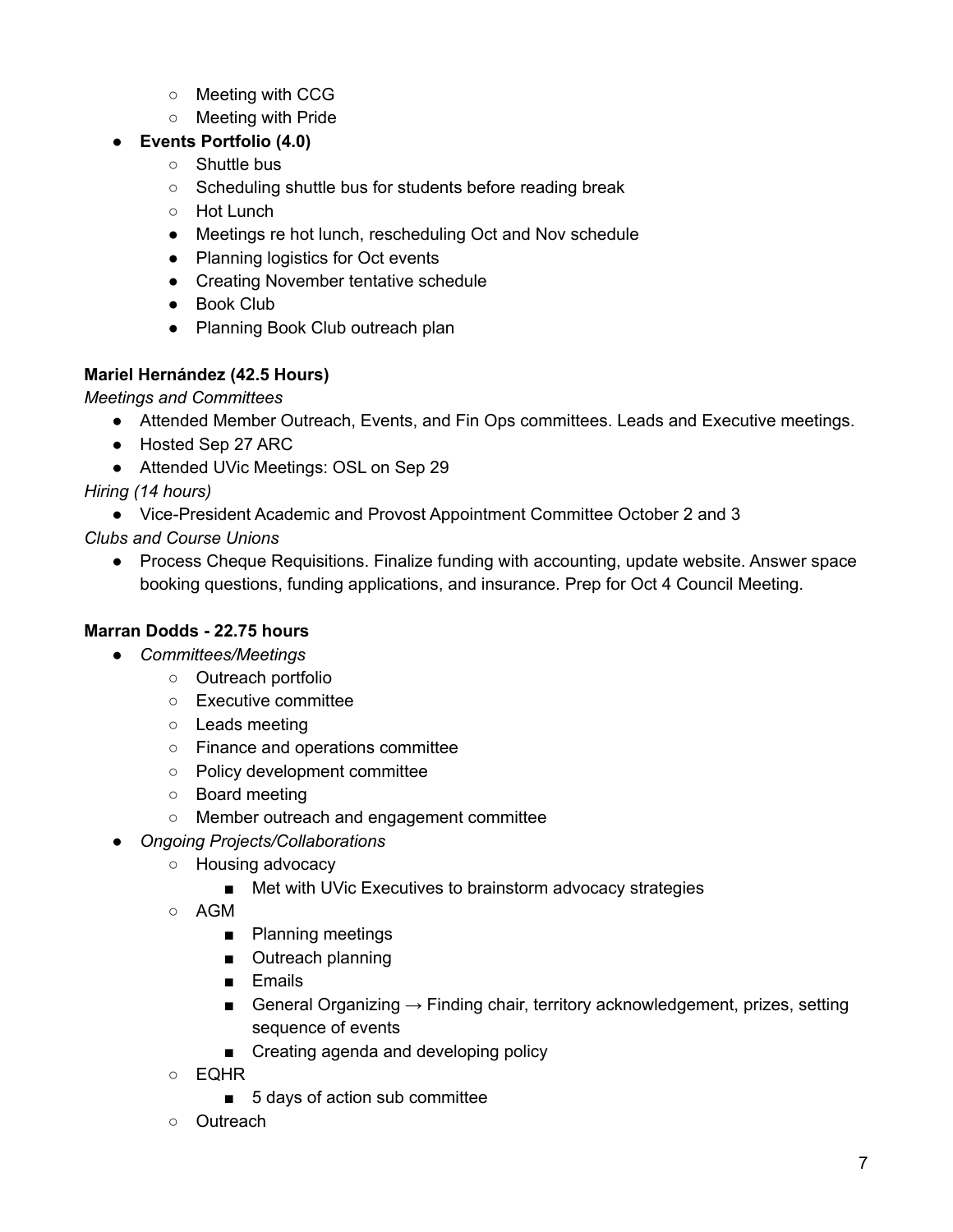- National Day for Truth and Reconciliation
	- Research, write an edited the statement, writing copy
- Finding UVSS members to sit on UVic committees
- OSL
	- Monthly equity connect meeting
- *Administrative and Other*
	- Emails, administration, and organizing
	- Held office hours
	- Meeting with a student!!!

## **Robin Pollard (Hours: 25.5)**

General

- BOD meeting
- Committee meetings (campaigns, events, policy, outreach etc!)
- Exec and Leads meetings
- Emails and admin
- SOSC UG Curriculum Committee Meeting

**SHIFT** 

● Post for anti-Asian racism survey

Divest

- Meetings (ongoing:)
- Agenda making and organization
- SFU solidarity post
- SFU communications
- Martlet interview

Make Transit Work

● Meeting with Lisa

Safer Use

- Meeting with Ashley from HRC
- HRC handbills draft up
- Naloxone training socials

LGC

- Big group SVEASC Meeting
- Reporting practices ongoing convos

Rent with Rights

● Ongoing meetings with Jim Dundson, Jennifer V and UVic execs about affordable housing

Community Relations Budget Brief final revisions

# **Joshua Fassnacht (10.5 hours)**

- ISR Portfolio 6.5 hours)
- $\bullet$  JF+SP (1 hour)
- International student MH research (1 hour)
- International tuition & MSP planning (1 hours)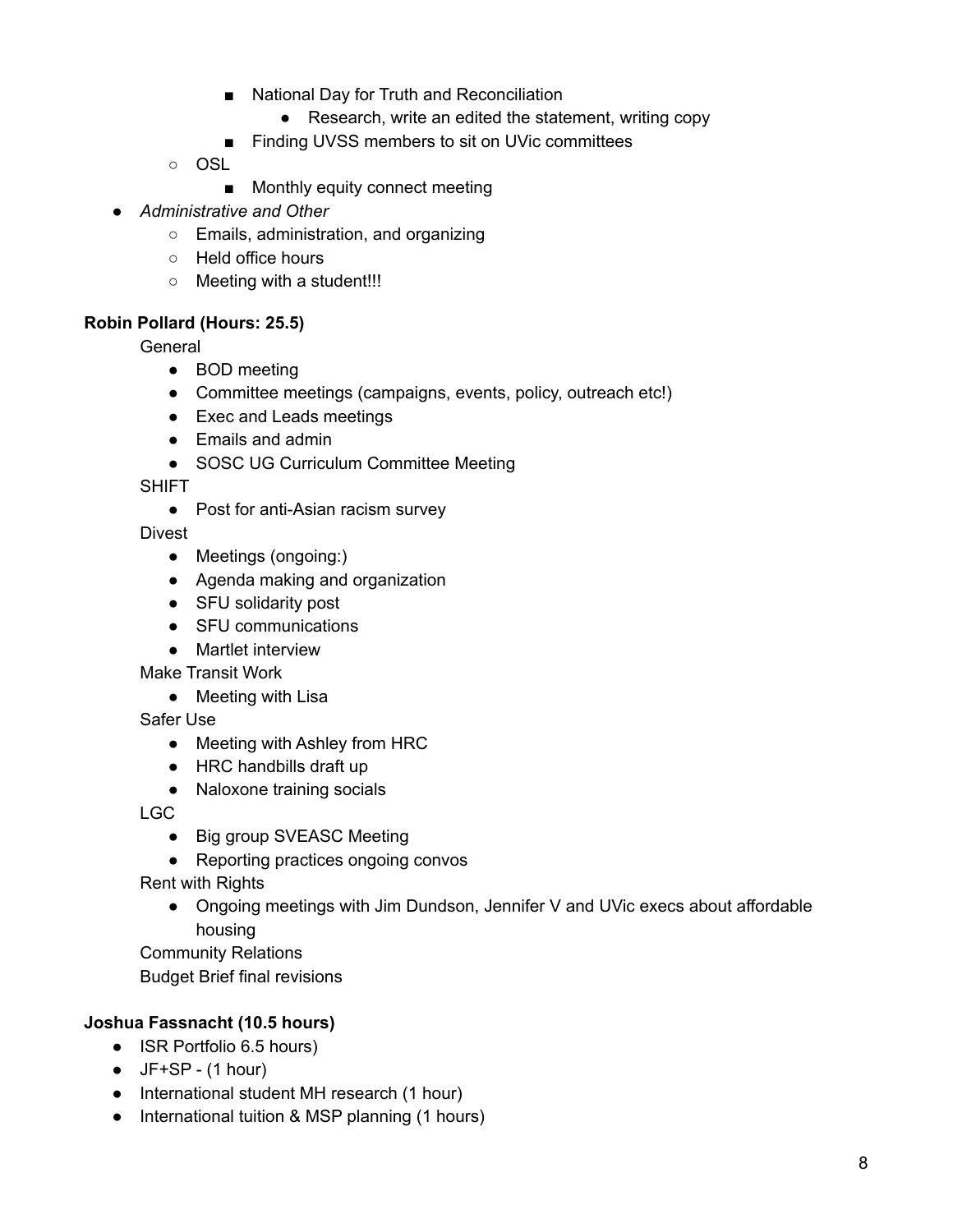- JF+Nahid of GSS (1.5 hours)
- International events planning Int'l Ed Week (1 hour)
- Committee planning (1 hour)
- Policy Committee (1 hour)
- Divest Committee (1 hour)
- Emails & Admin (2 hours)

## **Deborah Berman (2.25 hours)**

- Portfolio Meeting (0.75 hours)
- Policy Development Committee (0.25 hours)
- Member Outreach Committee (0.75 hours)
- Social Media Planning for AGM (0.5 hours)

## **Nigel Bisnar (4.75 hours)**

- CSAP Workshop & Prep (2.5hrs)
- FinOps Committee (0.75hrs)
- Policy Development Committee (0.25hrs)
- Divest Meeting (1hr)
- Ecofoot TOR Revisions (0.25hrs)

## **Kishal Scholz (0.75 hours)**

- Correspondence (0.25 hours)
- 5 Days of Action Institutional Action Working Group (0.5 hours)

# **Kathleen Banville (7.25 hours)**

- sept 24 food bank and free store volunteering, community garden volunteering 3 hours
- sept 27 board meeting and correspondence 1.5 hours
- sept 28 member portfolio, policy committee, correspondence 2 hours
- sept 29 member outreach committee 45 min

# **Shilpa Parveen (2.5 hours)**

- Meeting with the director of ISR [1 hour]
- Board meeting [1.5 hour]

## **Rowan Froese (3 hours 45 minutes)**

- Board Meeting (1 hr)
- Fin Ops Committee Meeting (45 mins)
- Volunteer Shift at FB (2 hrs)

## **Hailey Chutter (2 hours 40 min)**

- BOG meeting (40 min)
- Divest Meeting/document (2 hours)